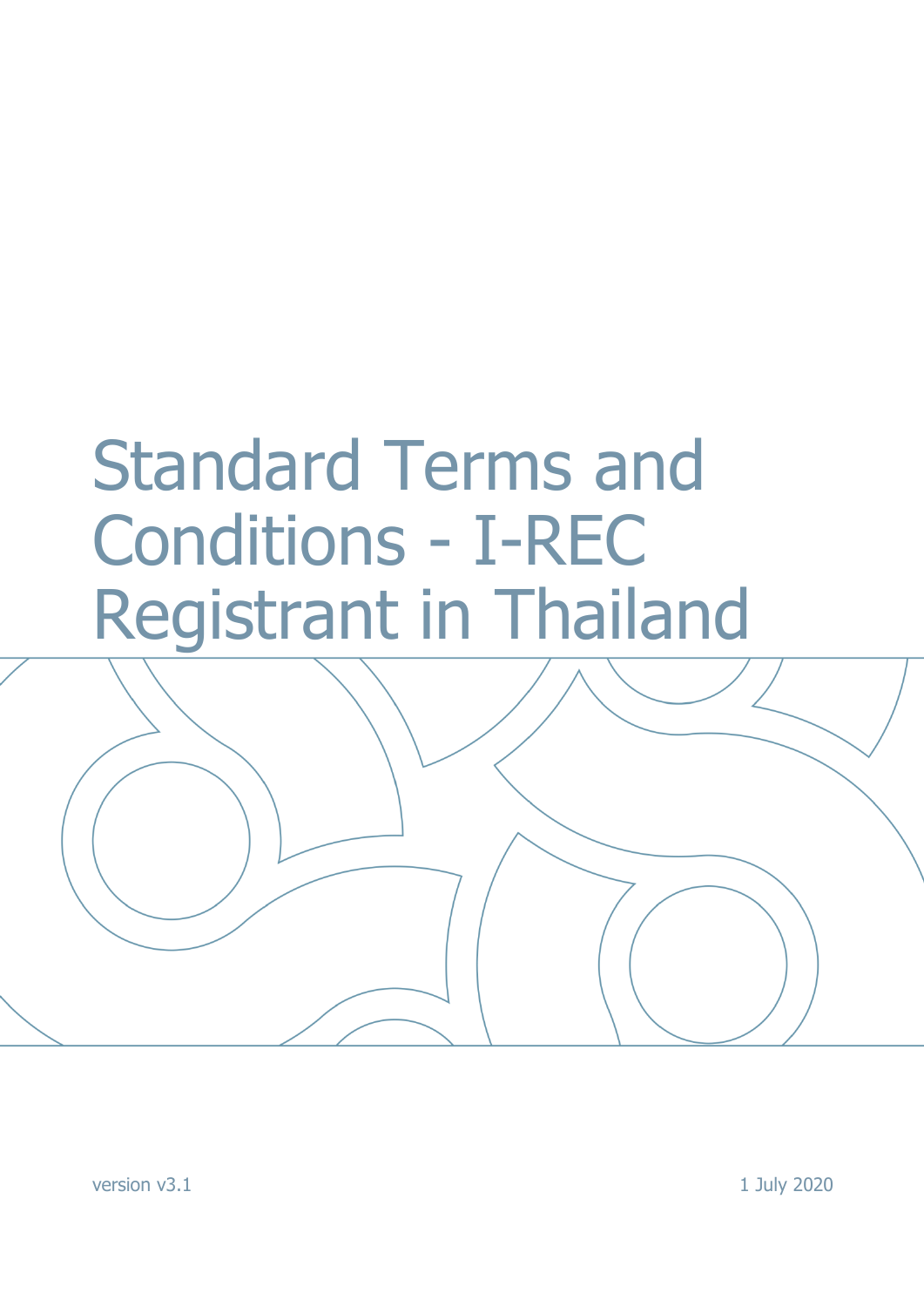



# **Contents**

<span id="page-1-0"></span>

| 1. | <b>Agreement</b>                                           | 3                       |
|----|------------------------------------------------------------|-------------------------|
| 2. | <b>Scope</b>                                               | 3                       |
| 3. | <b>Definitions</b>                                         | 3                       |
| 4. | <b>General Obligations; Representations and Warranties</b> | 3                       |
| 5. | <b>Open Access</b>                                         | 4                       |
| 6. | <b>Integrity of Certificates</b>                           | 4                       |
| 7. | <b>Information Systems</b>                                 | 5                       |
| 8. | <b>Force Majeure</b>                                       | 6                       |
|    | 9. Assignment                                              | 6                       |
|    | 10. Amendments                                             | $\overline{\mathbf{z}}$ |
|    | 11. Fees and Charges                                       | $\overline{\mathbf{z}}$ |
|    | 12. Payment                                                | 7                       |
|    | 13. Term and Termination Rights                            | 8                       |
|    | 14. Notices                                                | 9                       |
|    | 15. Liability                                              | 9                       |
|    | <b>16. Intellectual Property</b>                           | 9                       |
|    | 17. Confidentiality                                        | 10                      |
|    | <b>18. Tax</b>                                             | 10                      |
|    | 19. Governing Law and Dispute Resolution                   | 10                      |
|    | 20. Counterparts                                           | 10                      |
|    | <b>21. Cumulative Remedies</b>                             | 11                      |
|    | 22. Further Assurance                                      | 11                      |
|    | 23. Severance and Invalidity                               | 11                      |
|    | 24. Acceptance                                             | 11                      |
|    | <b>A. Communication Details</b>                            | 12                      |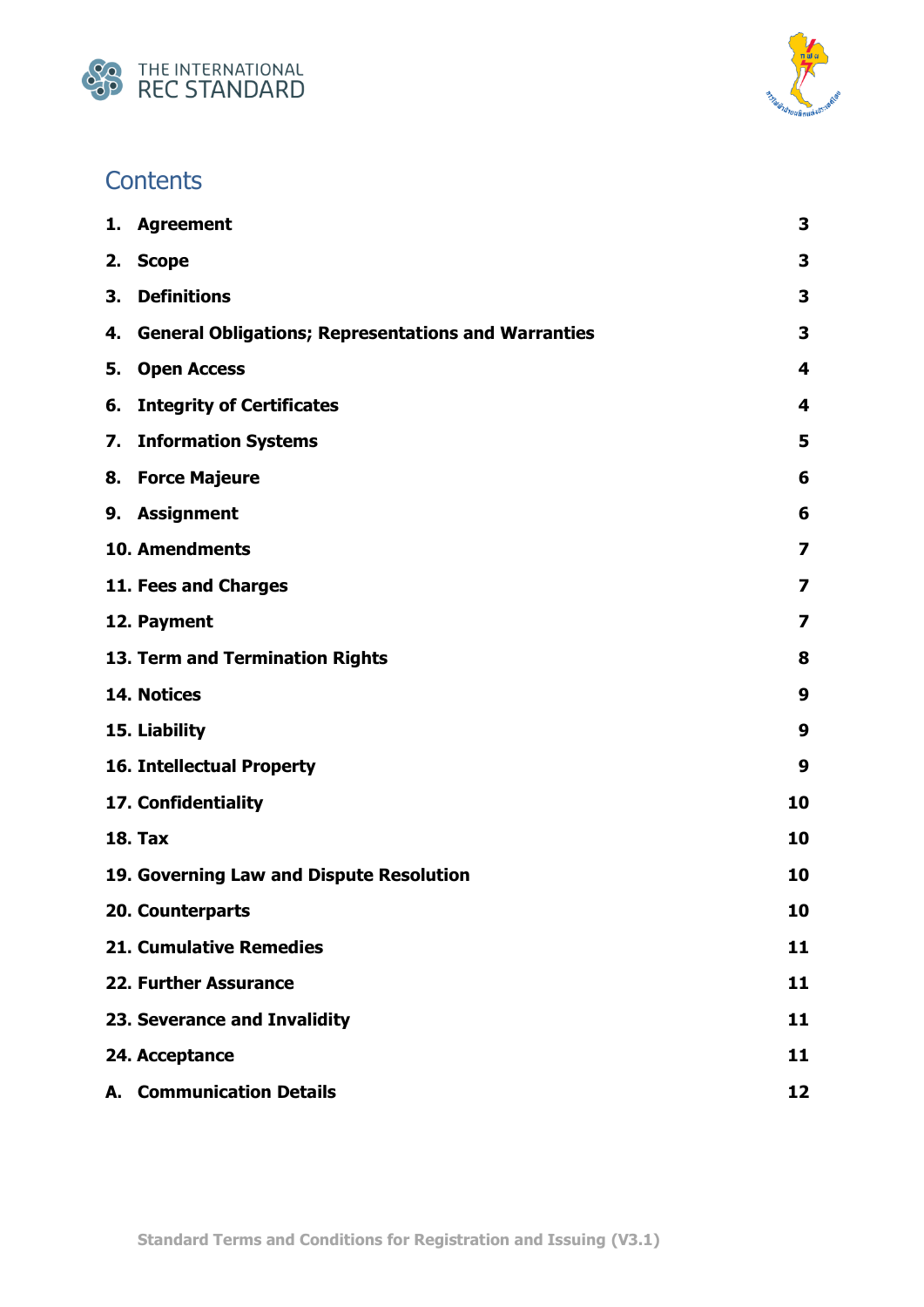



# **1. Agreement**

1.1. This Agreement (hereinafter called "the Agreement") is made between Electricity Generating Authority of Thailand (hereinafter called "EGAT"), whose registered office is at: 53 Moo 2 Charansanitwong Road, Bangkruai, Nonthaburi 11130, Thailand and (Insert Company name) (hereinafter called "the Registrant") whose registered office is at:

(Insert Company's Address)

#### <span id="page-2-0"></span>**2. Scope**

- 2.1. The I-REC Code and its Subsidiary Documents are incorporated into and form part of this Agreement.
- 2.2. This Agreement and all subsequent amendments (including, without limitation, amendments to the I-REC Code and/or Subsidiary Documents) constitutes the terms and conditions for the provision of Issuing Services for I-REC (International Renewable Energy Certificate) between the parties in those areas where the Central Issuer has been approved to act under the I-REC Code.
- 2.3. This Agreement represents the whole agreement between the parties in respect of Issuing Services for I-REC. The submission of a Production Device or Production Group registration by the Registrant with regard a Production Device or Production Group within those areas where the Central Issuer has been approved to act under the I-REC Code shall constitute agreement that the terms of this Agreement shall encompass such Production Device or Production Group.
- 2.4. EGAT has been appointed under the I-REC Code to provide Issuing services in those areas where the Central Issuer has been approved to act under the I-REC Code and acts as the agent of I-REC Services BV for that purpose.

# <span id="page-2-1"></span>**3. Definitions**

3.1. Save for definitions expressly given, the terms in this Agreement that are identified by capitalisation, have the meanings assigned to them by the I-REC Code and its Subsidiary Documents.

# <span id="page-2-2"></span>**4. General Obligations; Representations and Warranties**

- 4.1. Each party hereby agrees to:
	- (a) comply with this Agreement, including, without limitation, with the requirements of the I-REC Code and its Subsidiary Documents;
	- (b) act in accordance with all applicable laws, including, without limitation, in case of the Registrant, declaring all aspects of the energy attributes associated with the Production Device or Production Group such as any carbon offsetting or labelling schemes for which the Production Device or Production Group has been accredited; and
	- (c) contribute to the implementation of this Agreement, to the extent that both parties shall provide each other without delay all necessary information required by the application of this Agreement, including, without limitation, in case of the Registrant, concerning nonconformity of a Production Device or Production Group with the reported information.
- 4.2. EGAT shall, in the performance of its duties, roles and responsibilities under this Agreement, directly or through any other entity acting on its behalf, act with professional standards usually required of a services provider of this kind.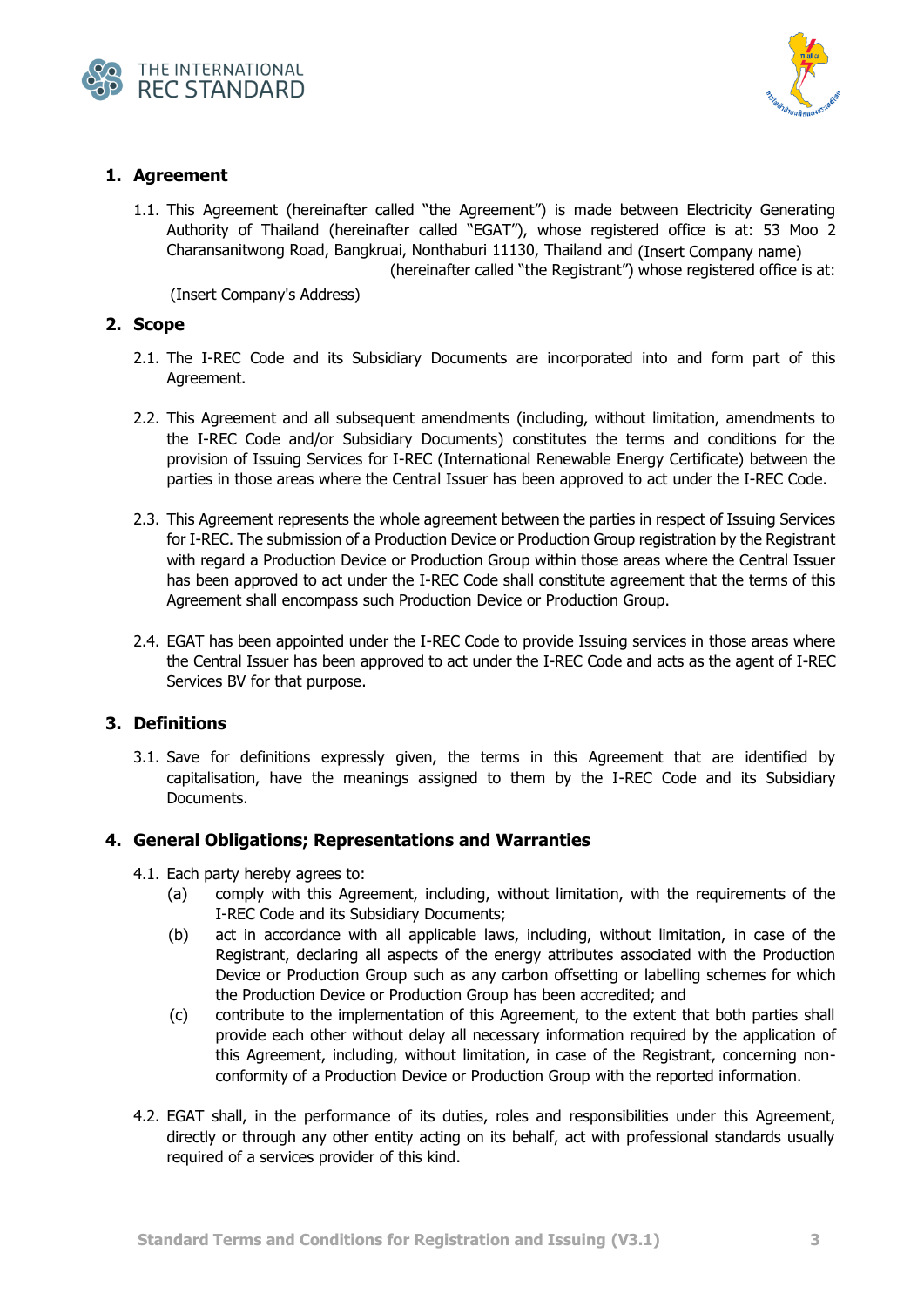



- 4.3. Each party represents and warrants that:
	- (a) it is duly organised under the laws of jurisdiction of its formation, it has the full right, power and authority to execute, deliver and perform this Agreement, and it has been duly authorised by all necessary governmental, corporate, shareholder or other action to execute, deliver and perform this Agreement;
	- (b) the entry into and performance by it of this Agreement do not conflict in any material respect with any relevant law or a judicial order applicable to it, any of its constitutive documents, any existing agreement instrument or document which is binding on it or any of its assets, and
	- (c) its obligations under this Agreement constitute its legal, valid and binding obligations, enforceable in accordance with their respective terms, subject only to applicable bankruptcy, reorganisation, insolvency, moratorium or similar laws affecting creditors<sup>'</sup> rights generally.
- 4.4. The Registrant further represents and warrants that it has the sole authority to act in respect of energy attributes associated with any Production Device or Production Group registered under this Agreement and that all information provided by the Registrant is complete and accurate.

#### <span id="page-3-0"></span>**5. Open Access**

- 5.1. The Registrant shall grant access to I-REC Services, EGAT or their respective agents to all registered Production Devices or Production Groups and any associated document, records and other information related thereto. The Registrant´s failure to permit such access entitles EGAT to suspend Issuing of I-REC Certificates.
- 5.2. The Registrant acknowledges and accepts the right of EGAT to perform unannounced control and auditing visits to the Registrant´s premises and/or the premises of the Production Device or Production Group, as prescribed by the I-REC Code. The Registrant shall ensure that the owners of all Production Devices or Production Groups registered under their respective names shall enable such visits without undue delay or limitation.

# <span id="page-3-1"></span>**6. Integrity of Certificates**

- 6.1. EGAT and the Registrant shall co-operate (to the extent within their power) to ensure that no unjust enrichment occurs as a result of an error in the course of the processing of a Certificate or as a result of any unauthorised access to, or malfunctioning of, the I-REC Registry; and for that purpose Certificates issued following the Registrant's request may be Withdrawn or amended by EGAT, having regard to the objective of securing the accuracy of the Certificates.
- 6.2. When applying for Certificates, the Registrant represents and warrants that the qualifying energy, for which Certificates are being applied:
	- (a) has not and will not be sold or otherwise consumed (including such consumption by an selfproducer) as having the attributes evidenced by the Certificates unless such Certificates accompany the energy subject to such sale or consumption, and
	- (b) has not been produced under a public consumption obligation where consumers are deemed to have bought the attributes through a levy or similar national arrangement.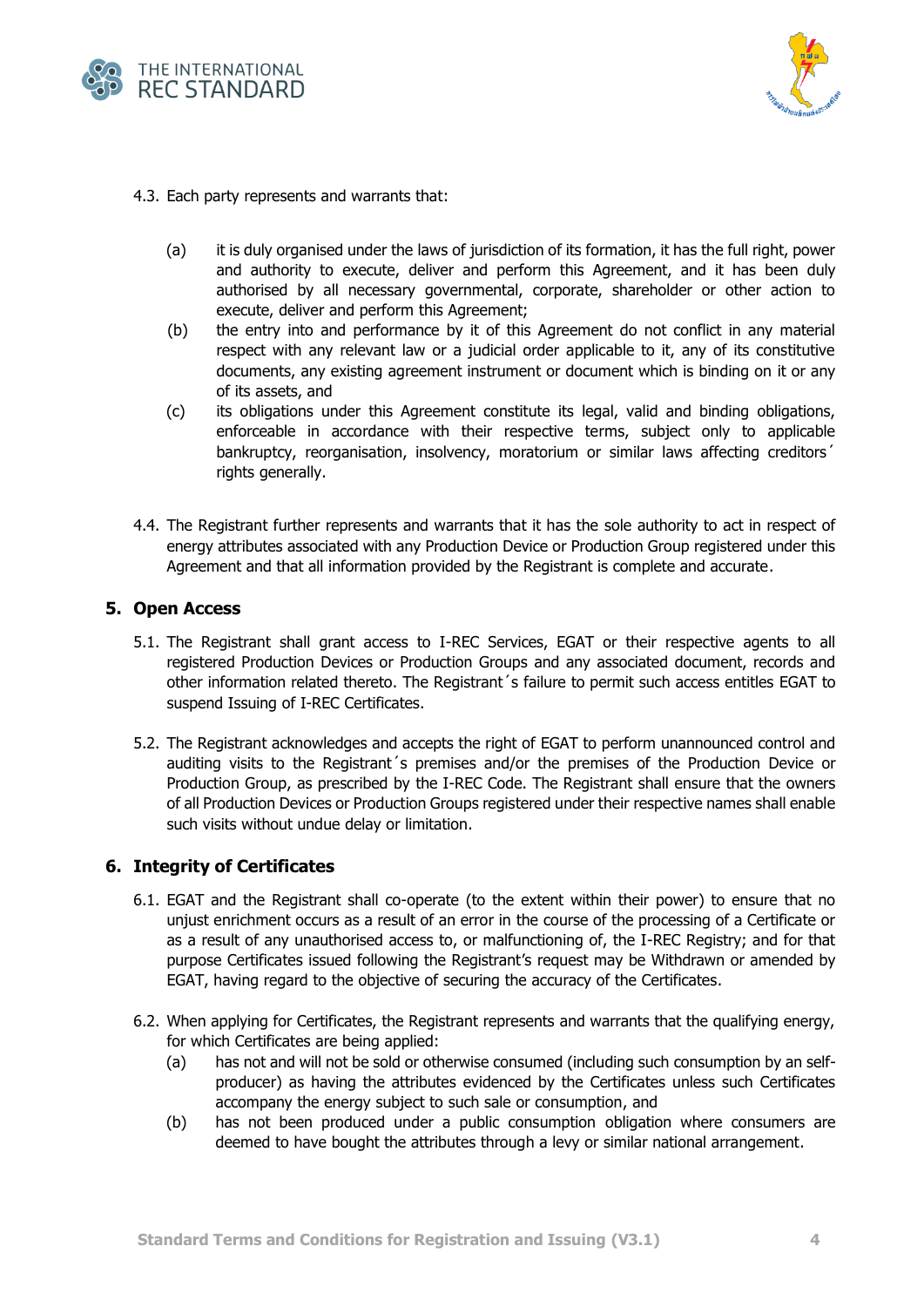



6.3. EGAT shall have the right to compare data relating to a Production Device or Production Group held on the I-REC Registry with that held by other registries of other certification schemes for which that Production Device or Production Group is registered. The Registrant hereby agrees EGAT to access such other registries of other certification schemes. EGAT may suspend (pending further evidence reasonably satisfactory to EGAT) or withhold Issuing of Certificates if EGAT is not be able to verify their integrity.

# <span id="page-4-0"></span>**7. Information Systems**

- 7.1. EGAT issues I-REC Certificates by using an electronic registry with internet access. This registry (the I-REC Registry) is provided by I-REC Services BV.
- 7.2. The Registrant shall arrange, at his own cost, the necessary information technology architecture and interfaces which he needs in order to use the I-REC Registry.
- 7.3. The Registrant shall be responsible for sufficient data security relating to the use of the I-REC Registry including account passwords.
- 7.4. EGAT shall, subject to clause [15](#page-8-1) below, be responsible for any damage caused to the Registrant resulting from gross negligence, intentional default, or fraud on the part of EGAT or any of its affiliates, employees, contractors and/or agents, when providing the registry services to the Registrant.
- 7.5. EGAT shall inform the Registrant in writing at least thirty (30) days prior to the implementation of a material change to the I-REC Registry made by I-REC Services. In urgent cases (e.g. where system integrity is at risk) changes can be made without prior notice. EGAT shall inform the Registrant by email as soon as possible after the change has been made.
- 7.6. EGAT shall inform the Registrant by email and by notice on its website ten (10) days in advance of planned unavailability of the I-REC Registry. The Registrant shall be informed of other unavailability preventing the use of the I-REC Registry as soon as reasonably possible.
- 7.7. EGAT has the right to remove or suspend access to the I-REC Registry service by the Registrant if:
	- (a) in the reasonable opinion of EGAT, there is misuse of the system by the Registrant (including, without limitation, its employees, agents and other parties acting on the Registrant´s behalf in the performance of this Agreement), or
	- (b) the Registrant is in breach of this Agreement.

EGAT shall suspend access to the I-REC Registry services by the Registrant by written notice thereof to the Registrant. The suspension shall cease upon resolution of the issue identified. EGAT shall permanently remove access to the I-REC Registry service by the Registrant by written notice thereof to the Registrant where the misuse or breach persists.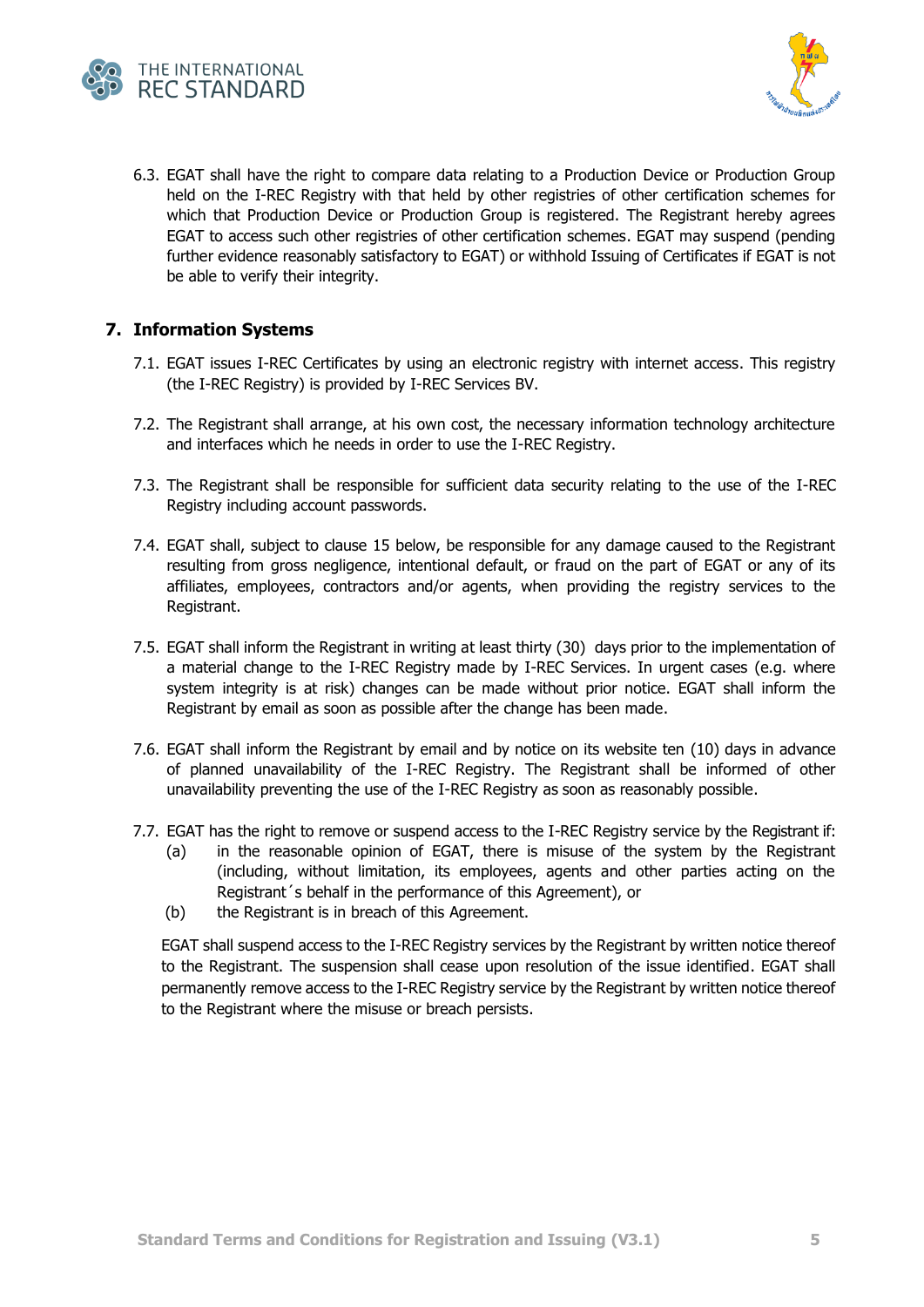



7.8. The Registrant agrees with EGAT throughout the term of this Agreement:

- (a) to use the I-REC Registry, its associated website and I-REC documentation for the purpose of I-REC only;
- (b) to attend training in the use of the I-REC Registry or to procure that at least one of its employees does so; when required by EGAT, at its own expense;
- (c) not to cause or permit any unauthorised person to use the I-REC Registry, its associated website and I-REC documentation at any time during the term of this Agreement;
- (d) to notify EGAT immediately upon discovery of any faults or defects in the I-REC Registry and/or its associated website and to co-operate fully with EGAT in the diagnosis and cure of any such fault or defect;
- (e) to use only the current version of the I-REC Registry available from time to time.

# <span id="page-5-0"></span>**8. Force Majeure**

- 8.1. For the purposes of this Agreement, force majeure means an occurrence beyond the reasonable control of the party claiming force majeure which it could not reasonably have avoided or overcome and which makes it impossible for it to perform its obligations hereunder, including, but without limitation, due to the failure of communications or computer systems.
- 8.2. If a party is fully or partly prevented due to force majeure from performing its obligations under this Agreement and such part complies with the requirements of this clause, no breach or default on the part of such party shall be deemed to have occurred and, it shall be released from those obligations for the period of time and to the extent that such force majeure prevents its performance. No obligation to pay damages will then accrue.
- 8.3. In the event, and to the extent, the obligations of the party claiming force majeure are released by force majeure, the other party's corresponding obligations shall also be released.
- 8.4. The parties shall inform each other of the occurrence of force majeure as well as of its end without delay and shall use all commercially reasonable efforts to mitigate the effects of the force majeure.

# <span id="page-5-1"></span>**9. Assignment**

- 9.1. Each party may assign this Agreement:
	- (a) only with the written consent of the other party, such consent cannot be unreasonably withheld or delayed;
	- (b) to an affiliate company of equivalent or greater creditworthiness at any time, without consent of the other party. The assignment shall only become effective upon notice being received by the other party and provided that any credit support document issued or agreed on behalf of the assigning party has first been reissued or amended to support the obligations of the associated company for the benefit of the other party.
- 9.2. EGAT may transfer this Agreement to a new service provider with the prior written consent of the Registrant. If no new service provider has been appointed, EGAT can terminate this Agreement by providing no less than six (6) months´ notice and the Registrant shall have the right to receive a refund of fees paid under this Agreement for any part of the services that have been paid for but have not been effectively provided.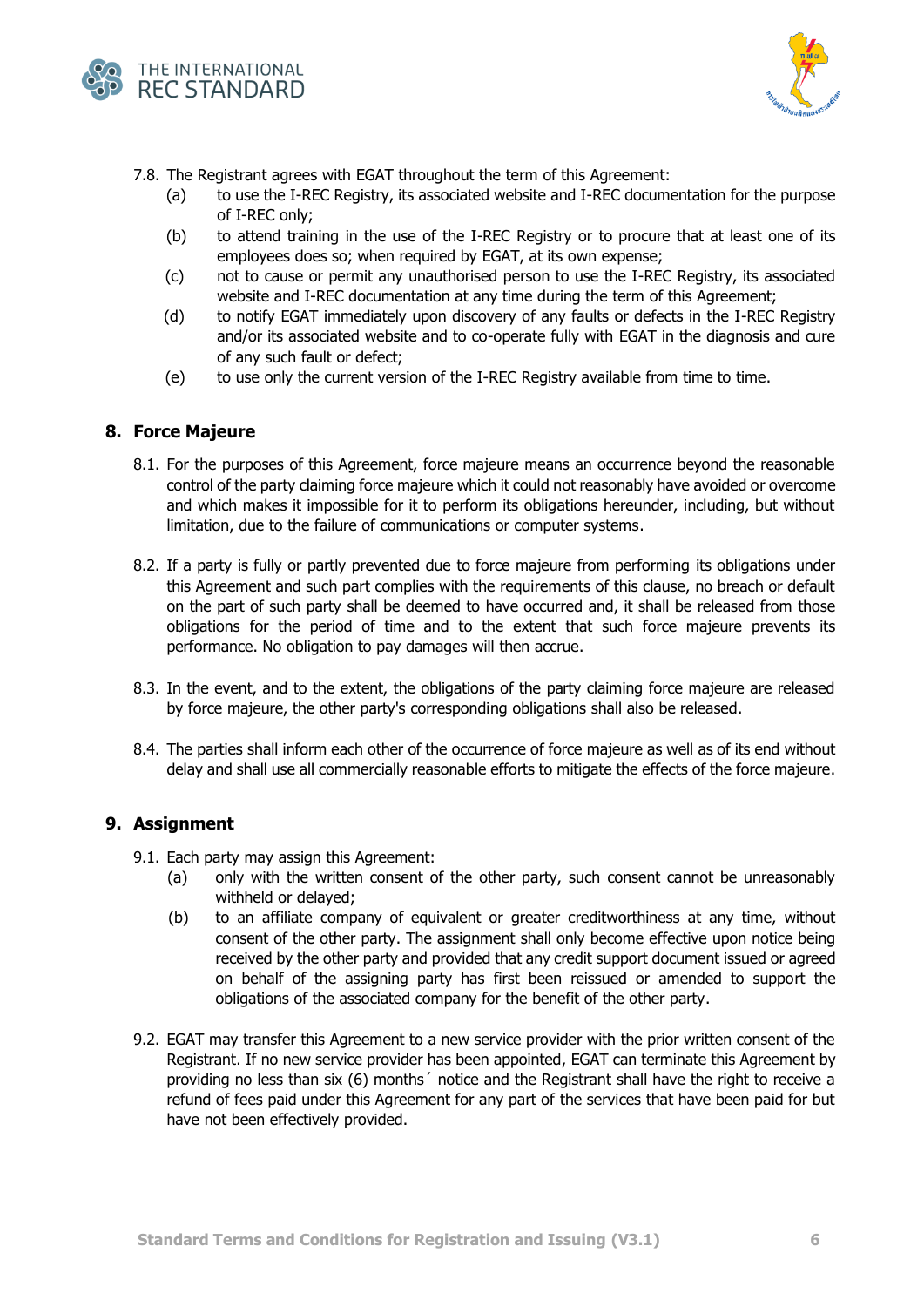



# <span id="page-6-0"></span>**10.Amendments**

- 10.1. EGAT may make amendments to the terms of this Agreement. Any unilateral changes to this Agreement made by EGAT will be notified to the Registrant in writing (including email) not less than 90 days prior to becoming effective.
- 10.2. Each of the parties confirms that:
	- (a) the Code Subsidiary Document 05 (Change Management) applies hereto (as such may be amended by I-REC Services from time to time); and
	- (b) it will use its best efforts to amend this Agreement if such amendment is necessary, required or desirable (in the reasonable opinion of either party) due to operational, legal or compliance reasons.

# <span id="page-6-1"></span>**11.Fees and Charges**

- 11.1. The Fees and Charges shall be calculated in accordance with the Fees and Charges applicable at the time of EGAT´s issuance of an invoice at the rate specified by EGAT. EGAT retains the right unilaterally to change its Fees and Charges.
- 11.2. Changes to the Fees and Charges shall be implemented no more frequently than annually, with effect 1 January each year, such change to be notified to the Registrant in writing (including email) no later than 1 October of the preceding year.

# <span id="page-6-2"></span>**12.Payment**

- 12.1. Payment of an invoice issued by EGAT is recorded when funds are cleared for value into the nominated bank account stated on the invoice.
- 12.2. The Registrant must make full payment within 30 days of the date of issue of the relevant invoice. Failure to make payment within 45 days of the issuance date will result in the suspension of Issuing for any and all Production Devices or Production Groups registered by the Registrant. The suspension will only be lifted upon clearance of the due payment. The Registrant shall not be entitled to any compensation under this Agreement or otherwise arising out of such suspension.
- 12.3. If the Registrant fails to pay any sum of money which is due and payable pursuant to this Agreement, it shall in addition to the amount not properly paid pay interest at the rate of Minimum Overdraft Rate plus two (MOR+2) of Krung Thai Bank Public Co., Ltd. of such due amount from the date following the due date up to the date the payment is made in full.
- 12.4. The Registrant shall remain responsible for payment of all invoiced fees regardless of whether suspension has been applied or a notice of termination made until such time as full payment has been cleared.
- 12.5. If the Registrant disputes any amount invoiced, it shall notify EGAT of the nature of the dispute within ten (10) business days of receipt of the invoice giving all relevant details. Pending the resolution of the dispute, the Registrant shall be entitled to withhold payment of the invoice. All disputes relating to invoices shall be resolved in accordance with clause [19](#page-9-2). In the event that the disputed amount is in default of the Registrant, the Registrant shall be liable for the interest at the rate stipulated in clause 12.3 for the disputed amount.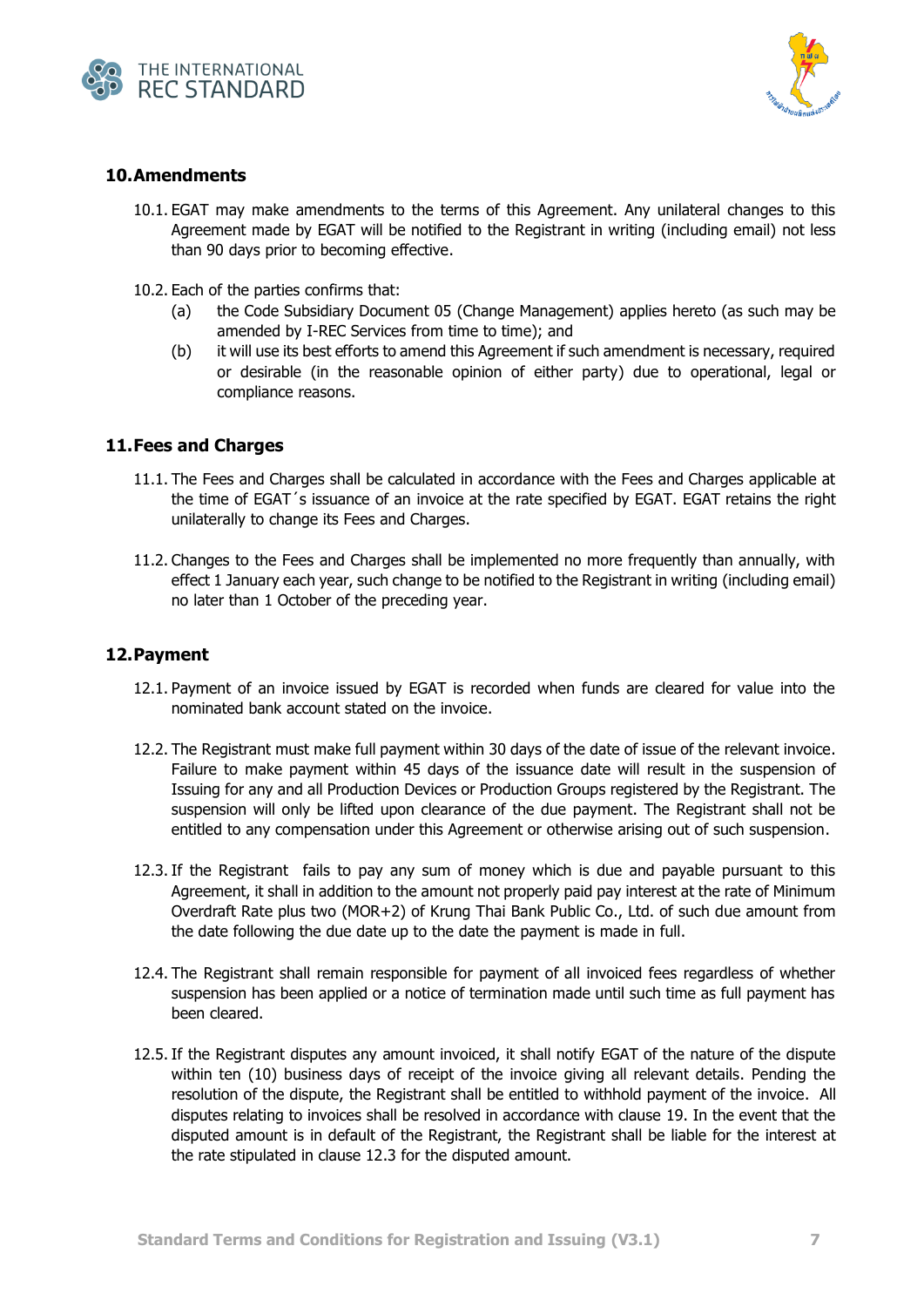



# <span id="page-7-0"></span>**13.Term and Termination Rights**

- 13.1. This Agreement shall come into force as of the Effective Date and shall have a Minimum Term of twelve (12) months. On expiry of the Minimum Term, this Agreement may be terminated by either party by giving the other party thirty (30) days' prior written notice of termination in the case of termination by the Registrant and six (6) months' prior written notice of termination by EGAT (each case being "Ordinary Termination"). In the event of Ordinary Termination, the Agreement shall remain legally binding on the parties until, but only in respect of, all rights and obligations already created or existing under the Agreement prior to the date of the Ordinary Termination are fully performed by both parties.
- 13.2. Nevertheless, if a party fails to perform any of its obligations (other than when such obligation is released pursuant to the force majeure clause) under this Agreement, and such failure is not cured within five (5) business days of a written demand, the other party shall be entitled to immediately cease to perform its obligations.
- 13.3. In the case that:
	- (a) a party fails to perform any of its obligations on a continued and repeated basis, or
	- (b) a party voluntary commences or is subject to the commencement of a composition or arrangement of any kind with its creditors (including, without limitation, voluntary windingup), or
	- (c) a party commits any fraud or any other unlawful or criminal act in connection with this Agreement or its operation,

the other Party (the "Terminating Party") may terminate the Agreement ("Early Termination") by giving notice to the defaulting party. A notice of Early Termination may be given by telephone if that notice is confirmed in writing within two (2) business days.

- 13.4. In case of Early Termination, the Terminating Party shall have the right to be compensated for damages as provided for by Thai Law. Notwithstanding the preceding sentence, the parties understand and confirm that in case of EGAT being the Terminating Party (a) it is reasonable to assume that, in the absence of the Early Termination, this Agreement would have persisted for at least six (6) months from the date of the Early Termination, and (b) consequently, that the reasonable pre-estimate of EGAT´s loss in case of the Early Termination is the amount equal to six (6) monthly Fees and Charges (that have been payable by the Registrant under this Agreement during the six (6) month period preceding the Early Termination of this Agreement).
- 13.5. Where EGAT is acting in the capacity of Central Issuer, it may terminate the Agreement ("Threshold Termination") in respect of one or more Production Devices or Production Groups registered under this Agreement by giving notice to the Registrant. A Threshold Termination notice will only be given when another Issuer is operational in the region where the specified Production Device(s) or Production Group(s) is/are located. A Threshold Termination notice will be given in writing and will be not less than four (4) month's duration. The Registrant may terminate the Agreement by Ordinary Termination having been given notice of Threshold Termination.
- 13.6. This provision shall survive termination of this Agreement.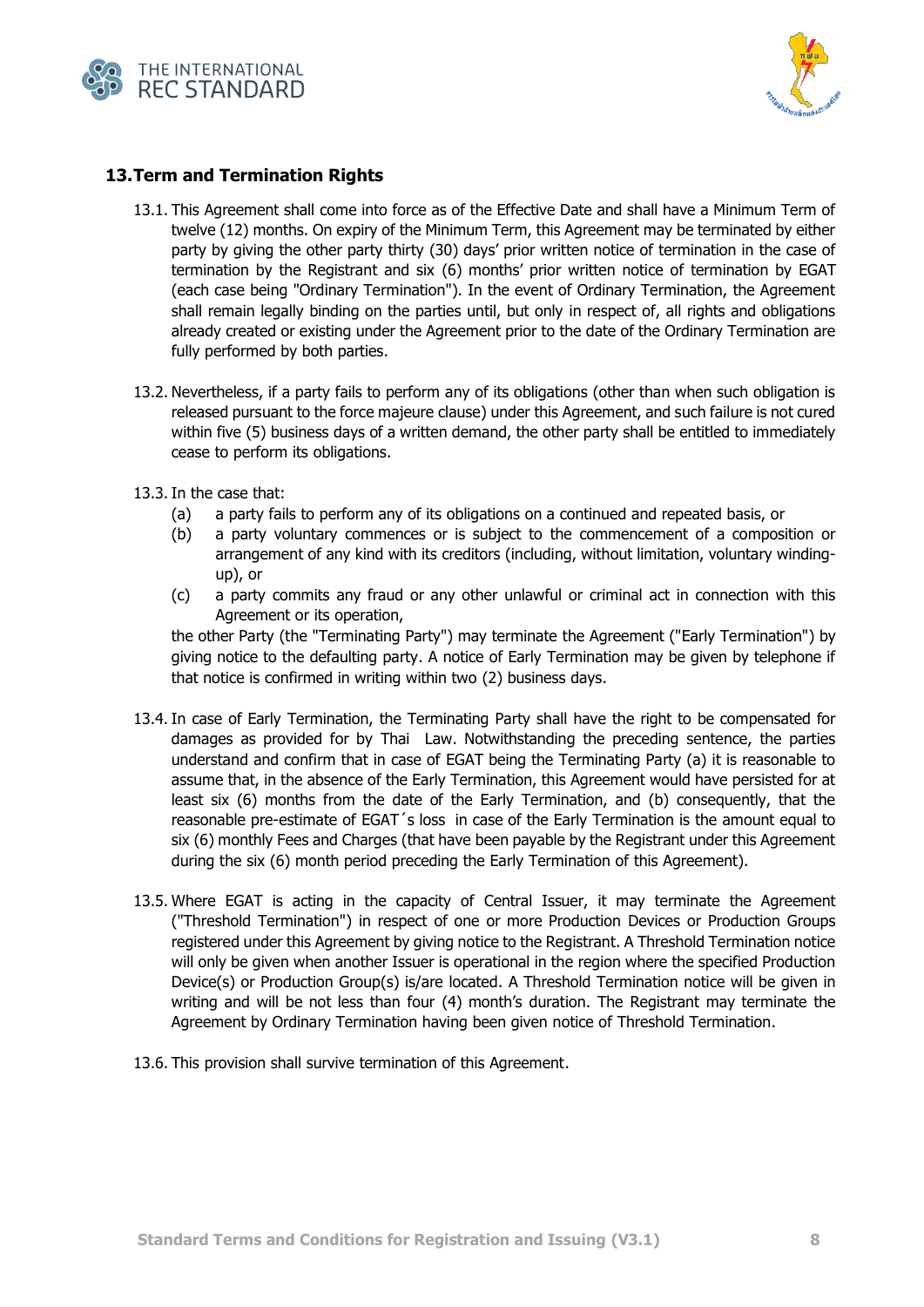



# <span id="page-8-0"></span>**14.Notices**

- 14.1. Every notice, request, demand, or other communication under this Agreement shall be issued in accordance with the details set out in Schedule A of this Agreement. Each party is responsible for notifying the other party of any changes to the details in Schedule A of this Agreement and ensuring confirmation of receipt of such change notification.
- 14.2. Any notice, request, demand or other communication to be given or made under this Agreement shall be deemed to have been delivered, in the case of any notice, request, demand or other communication given or made by facsimile or e-mail when despatched, unless despatched outside normal business hours, when it shall be deemed to have been delivered on the next business day following the date on which it was despatched or, in the case of any notice, request, demand or other communication given or made by letter, posted by registered mail, one (1) business day after the registered delivery date.

# <span id="page-8-1"></span>**15.Liability**

- 15.1. The parties shall not be liable for indirect losses incurred by one of the parties.
- 15.2. Each party has a duty to use its best endeavours to limit the extent of the loss caused. If the affected party does not implement adequate measures to limit the extent of the damage, compensation may be reduced.
- 15.3. Unless otherwise provided by governing law,
	- (a) EGAT's liability to the Registrant, whether in contract, tort (including negligence, gross negligence, intentional default or fraud or breach of statutory duty) or otherwise, arising out of or in connection with this Agreement shall be limited to (i) three hundred thousand (300,000) Baht per incident, and (ii) a maximum aggregate amount of nine hundred thousand (900,000) Baht; and
	- (b) the Registrant´s liability to EGAT, whether in contract, tort (including negligence, gross negligence, intentional default or fraud or breach of statutory duty) or otherwise, arising out of or in connection with this Agreement shall be limited to (i) three hundred (300,000) Baht per incident, and (ii) a maximum aggregate amount of nine hundred thousand (900,000) Baht.

# <span id="page-8-2"></span>**16.Intellectual Property**

- 16.1. No intellectual property in the I-REC Registry, any I-REC documentation, the I-REC website or EGAT's website shall (either wholly or partially) be transferred to the Registrant under or pursuant to this Agreement.
- 16.2. The Registrant holds a non-exclusive, non-transferable licence to use the I-REC Registry, its associated website, and I-REC documentation solely to enable the Registrant to enjoy Issuing Services.
- 16.3. Neither party shall do or omit to do, or authorise any third party to do, or omit to do, any act which is inconsistent with the rights, ownership or use (as the case may be) of intellectual property of the other party or any third party.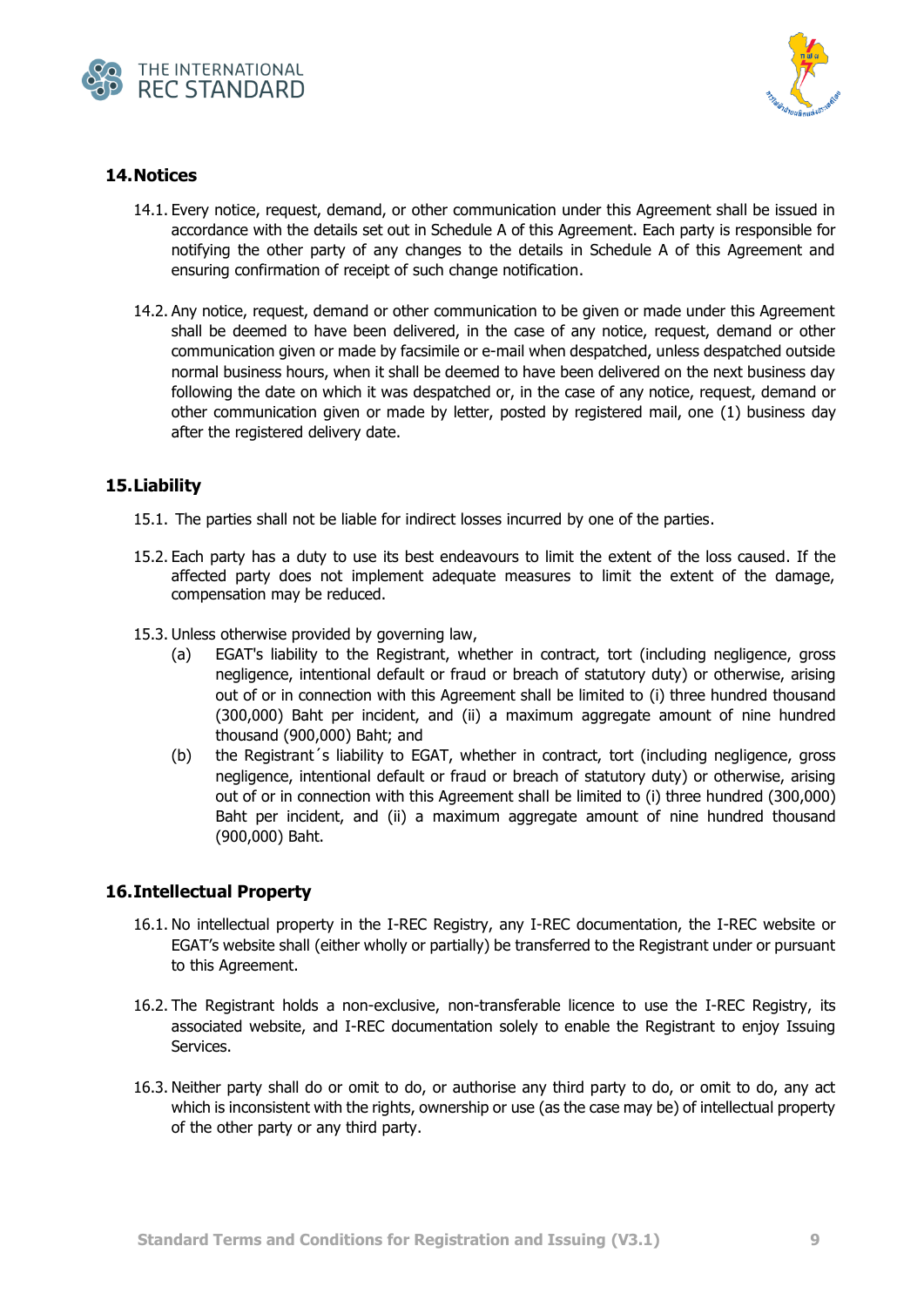



16.4. For the purpose of this Agreement, "intellectual property" means:

- (a) patents, utility models, supplementary protection certificates, petty patents, rights in trade secrets and other confidential or undisclosed information (such as inventions (whether patentable or not) or know-how), plant variety rights, registered designs, rights in copyright (including authors' and neighbouring or related rights), database rights, design rights, trademarks and service marks; and
- (b) all registrations or applications to register any of the items referred to in paragraph (a); and
- (c) all rights in the nature of any of the items referred to in paragraphs (a) or (b) including continuations and divisional applications, reputation, personality or image, trade names, business names, brand names, logos, domain names and URLs, rights in unfair competition and, without prejudice to anything set out elsewhere in this definition, rights to sue for passing off and all rights having equivalent or similar effect to, and the right to apply for any of, the rights referred to in this definition in any jurisdiction.

# <span id="page-9-0"></span>**17.Confidentiality**

- 17.1. Information about individuals and organisations held within the I-REC Registry is held confidentially and will only be used by EGAT to provide the registry services in accordance with the I-REC Code and its Subsidiary Documents.
- 17.2. Any information of commercial or sensitive nature as per the Registrant reasonable understanding shall be treated as confidential information by both parties. Save in case of disclosure required under applicable law or official decision, disclosure of such information requires prior written consent of the relevant party.
- 17.3. EGAT has the right to verify personal data provided by the Registrant in order comply with international anti-fraud standards. This may include the disclosure of personal information to the relevant national and international authorities.

# <span id="page-9-1"></span>**18.Tax**

18.1. All amounts referred to through this Agreement are exclusive of any applicable Value Added Tax (VAT) and withholding or similar taxes.

#### <span id="page-9-2"></span>**19.Governing Law and Dispute Resolution**

19.1. This Agreement and any disputes or non-contractual obligation arising out of or in connection with this Agreement shall be governed by, and construed in accordance with the law of Thailand. Each party hereby submits to the exclusive jurisdiction of the courts of Thailand over any dispute arising out of or in connection with this Agreement.

#### <span id="page-9-3"></span>**20.Counterparts**

20.1. This Agreement may be executed in one or more parts by the parties on separate counterpart or facsimile copies each of which when so executed by any party shall be an original but all executed counterpart or facsimile copies shall together when delivered constitute but one agreement. This Agreement shall not be completed delivered or dated until each party has received counterpart or facsimile copies validly executed by all other parties.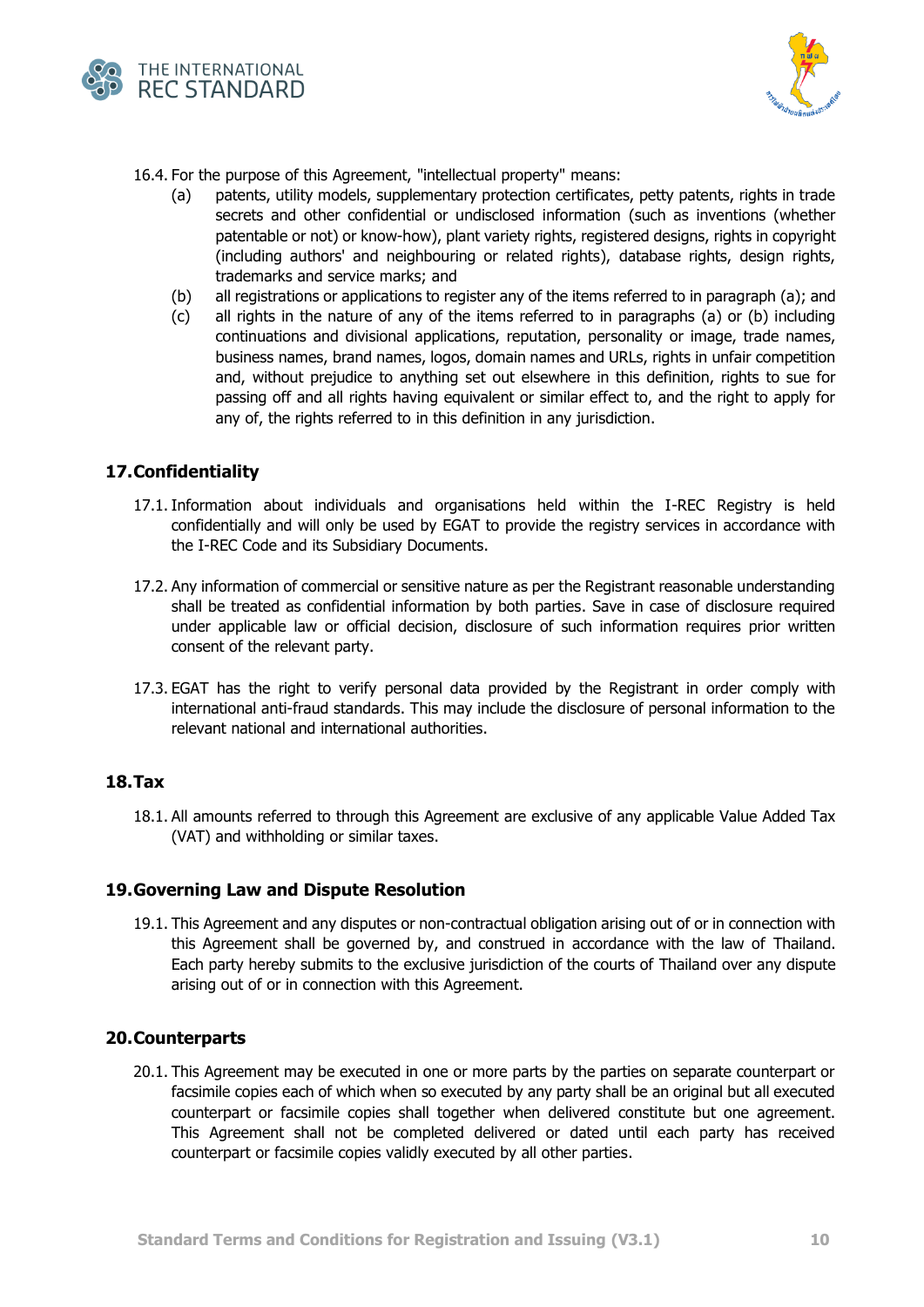



# <span id="page-10-0"></span>**21.Cumulative Remedies**

21.1. Any remedy or right conferred upon any party for breach of this Agreement shall be in addition to and without prejudice to all other rights and remedies available to it.

#### <span id="page-10-1"></span>**22.Further Assurance**

22.1. Each party agrees to execute, acknowledge and deliver such further instruments, and do all further similar acts, as may be necessary or appropriate to carry out the purposes and intent of this Agreement.

# <span id="page-10-2"></span>**23.Severance and Invalidity**

23.1. If any provision of this Agreement is held by a court or other competent authority to be unlawful, void or unenforceable, it shall be deemed to be deleted from this Agreement and shall be of no force and effect and this Agreement shall remain in full force and effect as if such provision had not originally been contained in this Agreement. In the event of any such delegation the parties shall negotiate in good faith in order to agree the terms of a mutually acceptable and satisfactory alternative provision in place of the provision deleted.

#### <span id="page-10-3"></span>**24.Acceptance**

Signed in acceptance of the above terms and conditions of business

| For and on behalf of EGAT                                         | for and on behalf of the Registrant:     |
|-------------------------------------------------------------------|------------------------------------------|
| <b>Electricity Generating Authority of Thailand</b><br>Signature: | (Insert Company name)<br>Signature:      |
| Name (printed):                                                   | (Insert Name Surname)<br>Name (printed): |
| Director, Power Purchase Agreement Division<br>Position:          | (Insert Position)<br>Position:           |
| Date:                                                             | Date:                                    |